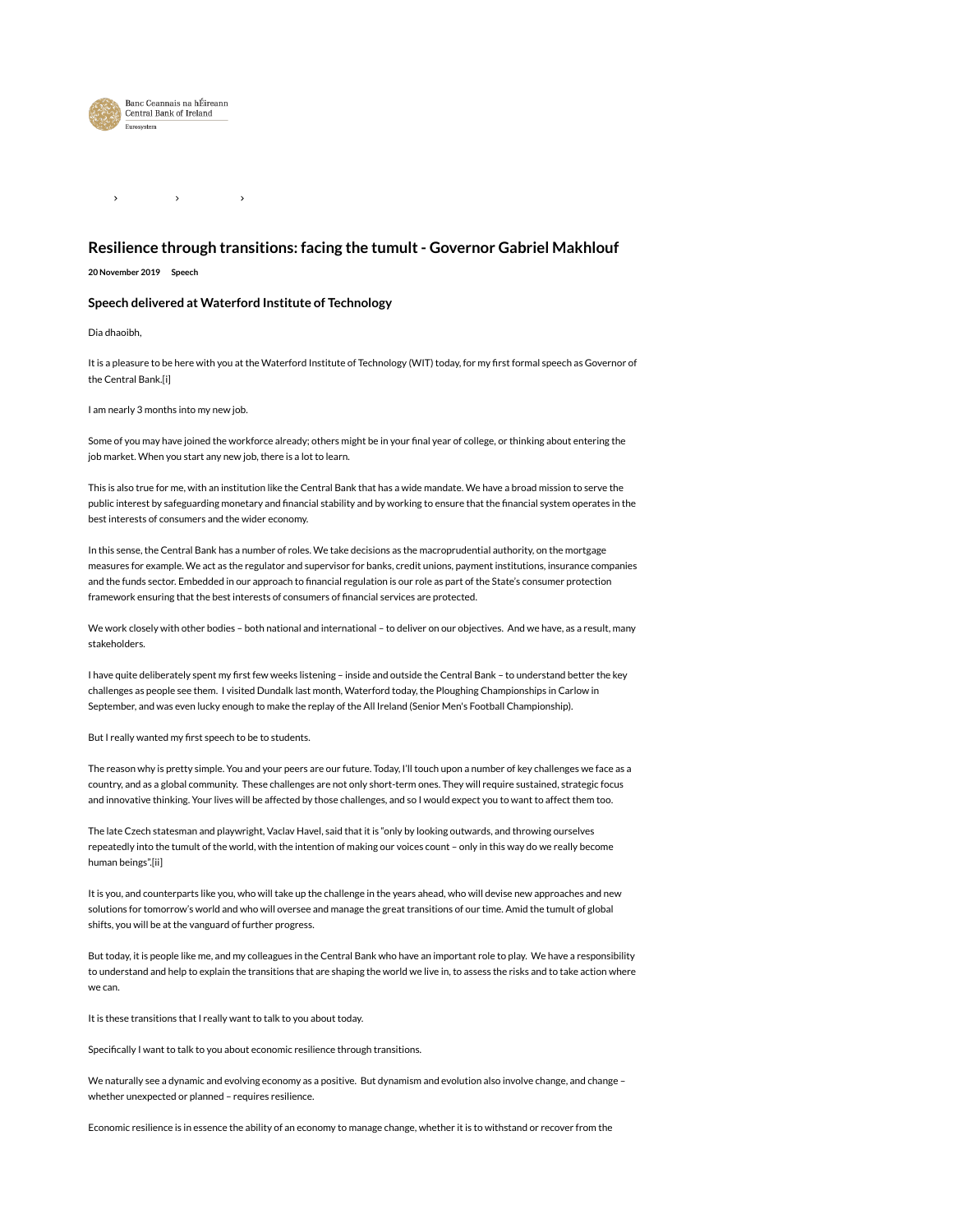effects of shocks or the more gradual evolution to a different state.

Much has been said about Ireland's specific need to be resilient.[iii]

Today I want to focus on resilience through some of the big changes we as a society are facing, in particular climate change, technological change, the changing financial system and Brexit.

Finally, I will outline how I think we should meet some of the challenges these transitions bring, as well as discussing the role the Central Bank can play at home, as part of the Eurosystem, and globally.

But first let me begin by saying a few words about Waterford.

#### A long history of looking outward

Since taking the job of Governor, I've spent a lot of time reading about Ireland. And I've enjoyed learning about the rich history of the Déise: its megalithic tombs,[iv] Vikings, and Anglo-Norman invasion and occupancy.[v] I've learned that "the earliest incursions into Ireland were associated with Waterford, and these hardy mariners were original free-traders".[vi]

More recent medieval history shows, that after repelling two pretenders to the English throne, Henry VII granted Waterford its motto Urbs Intacta Manet Waterfordia – 'Waterford remains the untaken city'.[vii]

The people of Waterford are therefore most definitely a resilient bunch. And have a long history of looking outward too.

In the early 1600s, Waterford was considered the second city for trade to Dublin and hence a centre of trade and commerce in an increasingly interconnected Ireland.[viii]

Some trade occurred with English towns like Bristol but "by far the greater part of its commercial intercourse seems to have been with the Netherlands, with Southern and Western France, and particularly with Spain and Portugal".[ix] A timely reminder that Ireland's high integration with the European continent is not just a recent development as a result of being part of the European Union, but something that we can see throughout history.

The Port here in Waterford Harbour was critical to this trade.

Interestingly, I read a note that in 1785 the body of merchants, who voluntarily taxed themselves by rates on goods and dues on ships, used the revenue to enhance the quays and Port. In 1815 that body of merchants became the Chamber of Commerce and was established by Royal Charter.[x]

I will come back to this later. But it is a pleasure to welcome the Chamber here today.

Of course many of you will know the history much better than me. History, however, provides good context for understanding the many transitions economies, communities and societies have made through time. We can learn from this shared history as we face new challenges, starting with the need for resilience.

But why is resilience so important for a country like Ireland?

# Macroeconomic outlook and challenges

First off, today, the Irish economy is one of the most open economies in the world for trade and finance.[xi]

Europe and the United States buy the bulk of Irish exports.[xii] The presence of many foreign-owned multinational companies in Ireland also reflects this openness. And they make a significant contribution to the Irish economy. One in seven jobs in Ireland are in multinational companies, many of which are highly skilled.[xiii] This is reflected in the comparatively higher wages earned by workers in multinational firms.[xiv]

Ireland hosts all of the world's top ten pharmaceutical companies, some of which are here in Waterford, and nine of the top ten medical technology firms. The production of computer hardware was, early-on, a significant contributor to trade and employment in Ireland. However, competitive pressures have seen a significant relocation of computer hardware manufacturing from Ireland to lower-cost countries.[xv] The shift towards a services-based technology sector means a sizeable presence of firms in Ireland such as Google, Apple, Microsoft and Facebook.

Foreign investment boosts economic activity both directly and indirectly. The presence of these firms also benefits the Irish exchequer, with employees in foreign multinationals contributing 40 per cent of both income tax and the Universal Social Charge (USC) in 2018, on top of significant contributions to other tax receipts such as corporation tax (77 per cent of the total in 2018). [xvi]

Multinational enterprises in Ireland also contribute the largest share of output relative to our European peers.[xvii] However, as the profits flow to foreign owners, the contribution to national income through taxes and wages is somewhat lower than output figures suggest.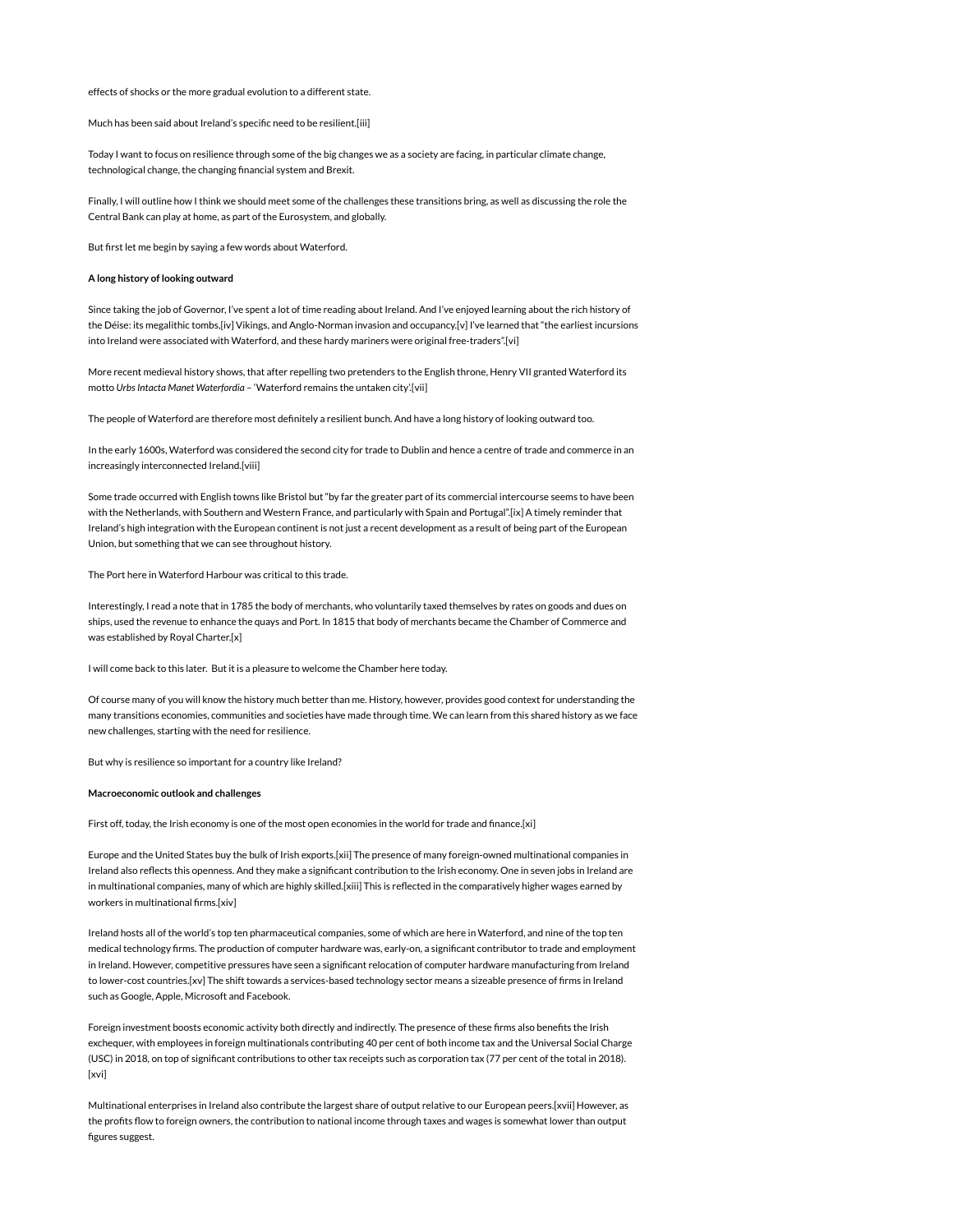So Ireland has clearly benefited from opening itself up to the world and this openness has become a defining feature of the Irish economy.

However, this openness can also be a source of vulnerability.

This idea of openness as a trade-off between the benefits of higher productivity (i.e. higher average incomes) and the costs of higher volatility (income varies more around this average) is a long-researched issue in trade economics.[xviii]

It means we are more vulnerable to the 'the shifts and the shocks' in the global economy, or as Havel put it, the "tumult of the world".[xix]

The small and open nature of the Irish economy means that it is always particularly vulnerable to shocks stemming from abroad. External risks are heightened at the moment, both due to structural developments – including the ongoing possibility of a disorderly Brexit and the risk of an escalation of trade wars – as well as cyclical developments, such as a sudden change in global financial conditions.

The size and complexity of multinationals combined with the concentrated nature of the sector, presents challenges not just for statisticians in compiling national accounts but also for policymakers when assessing risks. It is important to understand the profile of such multinationals, and their sensitivity to changes in the global environment.

And today the macroeconomic outlook is mixed with the global economy experiencing a synchronised slowdown as a result of rising trade barriers and geopolitical uncertainty.[xx]

Structural factors such as low productivity growth and ageing demographics in advanced economies are also contributing to the sluggish dynamics.[xxi] There is a risk that weaknesses in the manufacturing sector spreads to services.[xxii]

As a result, the International Monetary Fund (IMF) for example recently downgraded its outlook for 2019, with global growth now looking to be about 3 per cent this year.[xxiii]

In the euro area we are also seeing protracted weakness. Both hard and soft data for the second half of the year point to continuing, moderate growth. While the economy is still growing, this growth has remained weak at 0.2 per cent (as of the third quarter of 2019).

The trade tensions I mentioned and the uncertainty that this causes have had an effect on the manufacturing sector, particularly in Germany, the European Union's largest economy. But, despite this slowdown, the services and construction sectors continue to support growth. The labour market has also held up although many of you will know that employment and wages are often lagging indicators.

As Governor of the Central Bank of Ireland, I am also a member of the Governing Council of the European Central Bank (ECB), where one of our main responsibilities is formulating monetary policy to keep prices stable in the euro area. We define price stability as an inflation rate of below, but close to, 2 per cent over the medium term.[xxiv] Price stability enhances economic growth and welfare by ensuring that households and firms can make consumption and investment decisions without the uncertainty of volatile prices.

The adverse economic developments that I described earlier affect inflation. In March this year the ECB revised its outlook for growth and inflation significantly downwards, and in June projected inflation was revised down again to 1.4 per cent for next year. [xxv]

When we saw no improvement by September, we – the Governing Council – took action. Our aim is to see a stronger economy with price stability. In September we judged that in order to get to that point, a range of monetary policy measures were needed including lowering interest rates.[xxvi]

Even though factors at a global and European level affect us, the Irish economy continued to grow at a strong pace in the first half of 2019.[xxvii] Employment increased by 2.6 per cent in 2018 in comparison to 1.2 per cent in the euro area.[xxviii]

Looking ahead, however, trade and ongoing geopolitical tensions as well as Brexit pose risks to growth.

#### Building economic resilience

Irrespective of the particular 'shift' or 'shock', rapid change in the world around us and our openness and international interconnectedness mean we need to build resilience.

Ireland knows this better than most, given the depth of the financial crisis the country endured and the resulting societal impacts.

Many of your families will still be affected from the legacies of the crisis.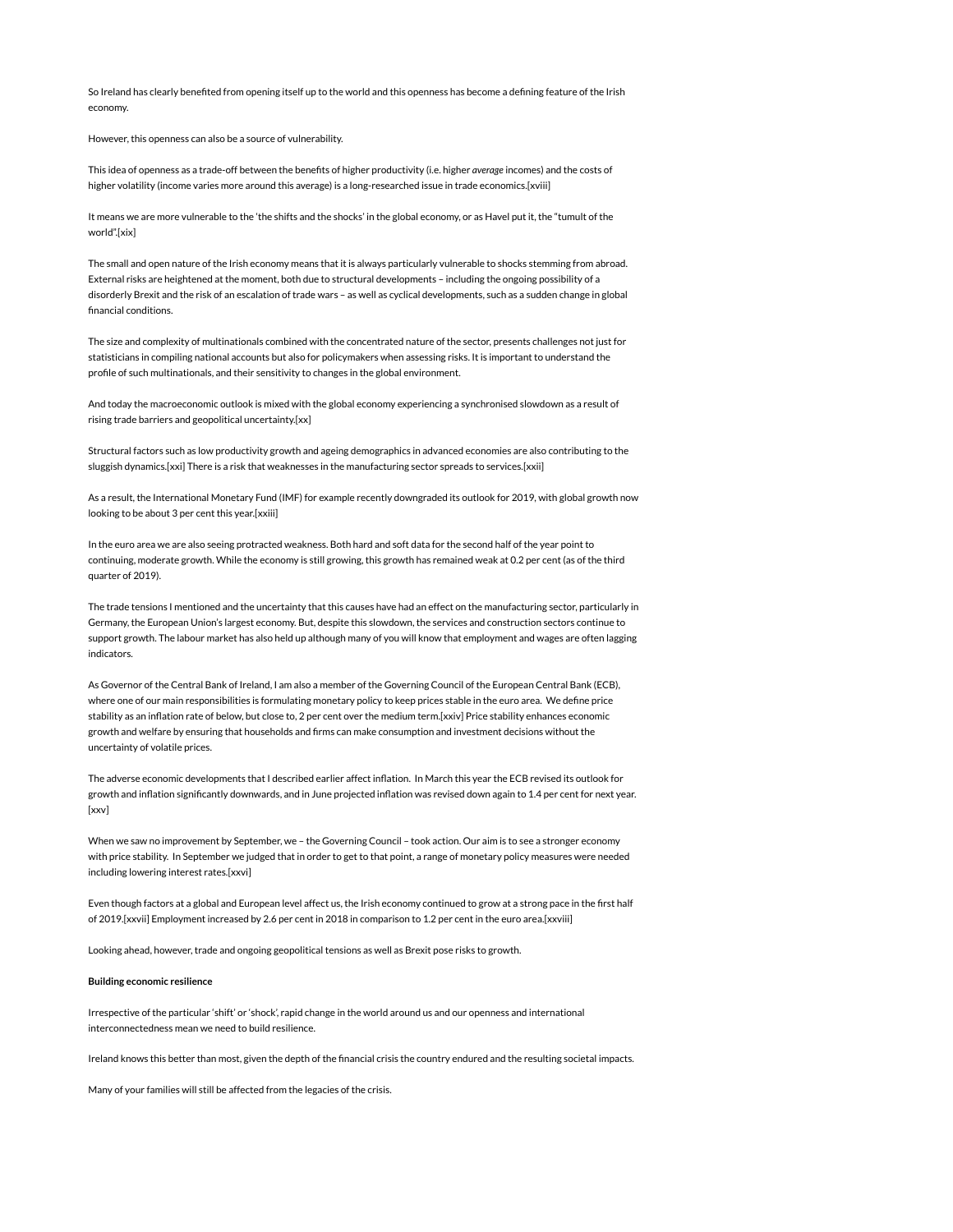To me, building economic resilience is not like building a bulwark and then assuming the job is done. There is no one-off solution to the challenge of building resilience. It is a continuous process, involving individuals, households, businesses, institutions and authorities (such as the Central Bank), both at home and abroad, adapting to – and shaping – the context in which they live and operate.

The good news is that we've made progress.

For example, looking back over the last decade, public and private sector indebtedness ratios have reduced significantly.

Irish households now have lower debt repayments and are less sensitive to shocks to interest rates or incomes.

Since its peak of €202.9 billion in Q3 2008, household debt has decreased by 32.5 per cent, or €66 billion.[xxix] However, notwithstanding the significant reduction in recent years, Ireland's household debt-to-income ratio remains the fifth highest in the EU.[xxx]

Most household debt is in mortgages. We are currently reviewing our calibration of the mortgage measures so I will not discuss them in great detail today. However, I want to emphasise that the measures are aimed at strengthening borrower and bank resilience. And our focus remains on avoiding a return to the credit-house price spirals of the past.

Irish firms have also reduced their debt relative to their assets, and debt repayment burdens have fallen.[xxxi]

Ireland's public finances have also improved significantly in recent years and favourable financing conditions have reduced debtservicing costs. At the same time, the crisis has left a legacy of high government debt that, in 2018, was larger than the level of national income (GNI\*).

Analysis from Central Bank economists shows that a disorderly Brexit or a permanent loss of corporation tax revenue could result in the level of debt remaining above 90 per cent of national income well into the middle of the next decade.[xxxii] Therefore reducing the level of public debt can help to improve the capacity of the public finances to withstand negative shocks.

Finally, Irish banks and credit unions have become better able to absorb shocks, rather than amplify them.[xxxiii] Well-functioning credit institutions are important platforms for economic prosperity. Banks now have higher capital ratios and more stable sources of funding, and the banking system is smaller. Mortgage arrears have also fallen significantly.[xxxiv]

Yes, of course there is more work to be done. And different banks are in different places. But we have all come a long way over the last decade and I recognise that.

When I read about the history of the Chamber of Commerce here in Waterford, I was reminded of the establishment of the Irish Banking Culture Board. As I mentioned earlier, in 1785 the predecessors to the Chamber voluntarily taxed themselves to enhance the quays of the Port.[xxxv] They did this to enhance the flow of trade to Waterford, so more ships could dock, and more goods could be bought and sold. They took responsibility. And like the 18th century merchants of Waterford who fixed the quays themselves to enhance trade, I see parallels with the creation of the Irish Banking Culture Board (IBCB). The IBCB is an independent industry initiative established and funded by the five retail banks in Ireland with the aim of rebuilding trust in the sector through demonstrating a change in behaviour and overall culture.[xxxvi] It is a welcome development. It is in all our interests to have an efficient, sustainable, fair and trusted financial system.

#### Resilience through transitions

The Irish economy has seen a remarkable transition over the past century or so, moving from a quite closed economy to one of the most open in the world.

A predecessor of mine was instrumental in this transition, particularly while at the Department of Finance. Ken Whitaker famously authored the Programme for Economic Development, which became the blueprint for Ireland's transition in the 1960s. The programme "lowered the barriers Ireland had erected around itself and allowed the Irish people to look at their country and themselves, not from some mystic, historically idealised vantage point, but from eye level."[xxxvii]

The benefits to becoming such an open economy really became apparent in the 1990s. Ireland experienced a period of sustained growth as living standards converged to European levels. Measures such as GDP per capita have remained above the European Union and Euro Area averages since the late 1990s.[xxxviii]

This transition was not without difficulty however.

The period from 1993-2018 saw more stable prices and greater average employment growth than previously but the period was also punctuated by an extremely damaging crisis.[xxxix]

This was clearly an extremely difficult time. The number of people in employment fell by over 350,000 from the beginning of 2008 to 2012.[xl] Net migration for Ireland turned negative from 2010 to 2014 as more people left Ireland than came here.[xli]

Some of your brothers, sisters, cousins or friends, may have had to emigrate from Ireland to find opportunities in places like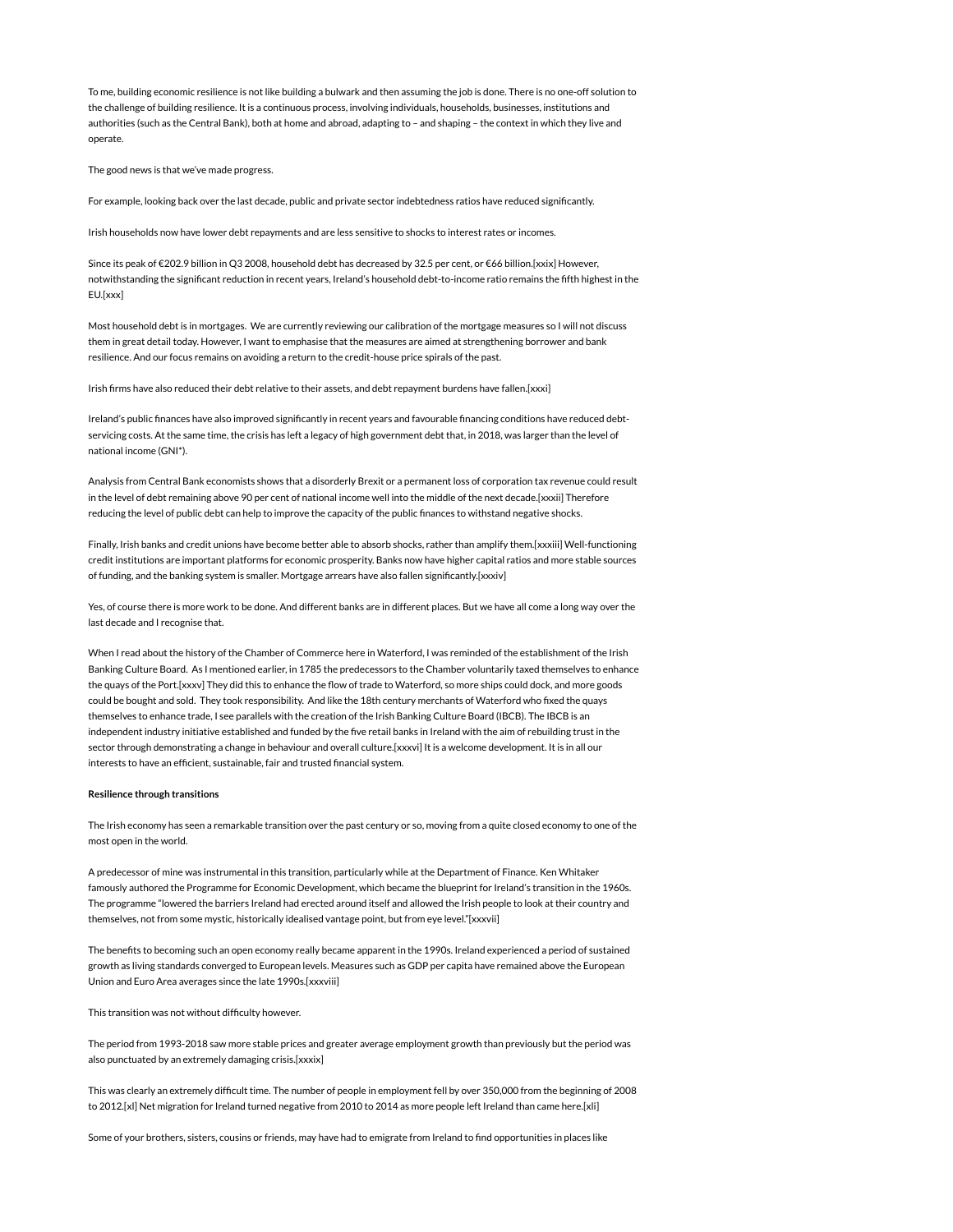# Canada, Australia and New Zealand.

So while the economy has benefited greatly from its openness, the crisis showed just how vulnerable we are to shifts in global economic and financial conditions, in particular when large domestic imbalances are allowed to build up.

Looked at from 'eye-level,' recognising the risks we face and building resilience to inevitable downturns is a key lesson to learn from this difficult past.

Looking ahead, I want to talk about four particular transitions that we need to be prepared for: the UK's withdrawal from the EU, climate change, technological change and change in the financial system.

#### Brexit

Let me start with the UK's withdrawal from the EU.

Brexit represents an enormous change – and transition – for the citizens of Ireland, for many Irish firms and for the economy as a whole. Our work on Brexit has spanned across our mandates, and we have published extensive analysis of, and advice on, the risks and the steps required to mitigate them.[xlii]

Ensuring that people, households, firms and the country adapt, adjust, and manage this change is a constant process. Brexit will inevitably bring disruption – even with a 'deal' – which, by its very nature, will dissipate over time. But we must not lose sight of the inevitable long-term costs. Any form of Brexit will be damaging for Ireland.

Our work will continue over the coming weeks, months, and indeed years as we all transition to the new arrangements, whatever they may be. The fact is that the process is far from over; simply having a Withdrawal Agreement is not the end of the road but only the end of the beginning.[xliii]

#### Climate change

Climate change is having a profound effect on our planet, societies and economies. And the transition to a low-carbon economy will require adjustments by all of us: consumers, businesses and policymakers.

Central banks have become acutely aware that understanding the impacts of climate change and the transition to a low-carbon economy is important to delivering our mandates.

I should be clear that central banks do not have a mandate to address the causes of climate change or the transition to a lowcarbon economy. Those policy decisions rest with elected representatives.

But we do have a role to play. In fact, the Central Bank's building is the first of its type in Ireland to receive a rating of 'Outstanding' for its sustainability.[xliv]

In terms of our mandates we are strengthening our own in-house understanding of how climate-related factors translate into financial risks. I want to mention three things, in particular, that we will be doing.

First, we will increasingly be embedding climate risk issues into our financial stability assessments and supervision. That will include mapping the many ways through which either physical or transition risks can affect the Irish financial system or different parts within it.[xlv]

We are not alone. We have joined the Network for Greening the Financial System, a network of 42 members and eight observers, representing central banks and supervisors from five continents. "The Network's purpose is to help strengthening the global response required to meet the goals of the Paris agreement and to enhance the role of the financial system to manage risks and to mobilize capital for green and low-carbon investments in the broader context of environmentally sustainable development."[xlvi]

Second, we will ensure that appropriate data is available to assess the exposures of the financial system to climate-related risks over time and across sectors.

Third, we are engaging with regulated firms and ensuring that they themselves are aware of their exposures and that they are incorporating climate-related risks into prudent risk management and investment practices. As a result of the European Commission's Sustainable Finance action plan, new requirements are being imposed on financial firms – particularly in respect of disclosure and due diligence – designed to enhance their contribution to a achieving a sustainable economy.[xlvii]

# The pace of technological change

It won't surprise you to hear that technological change is another major transition which society has to manage.

One example of such change is the very money in your pocket.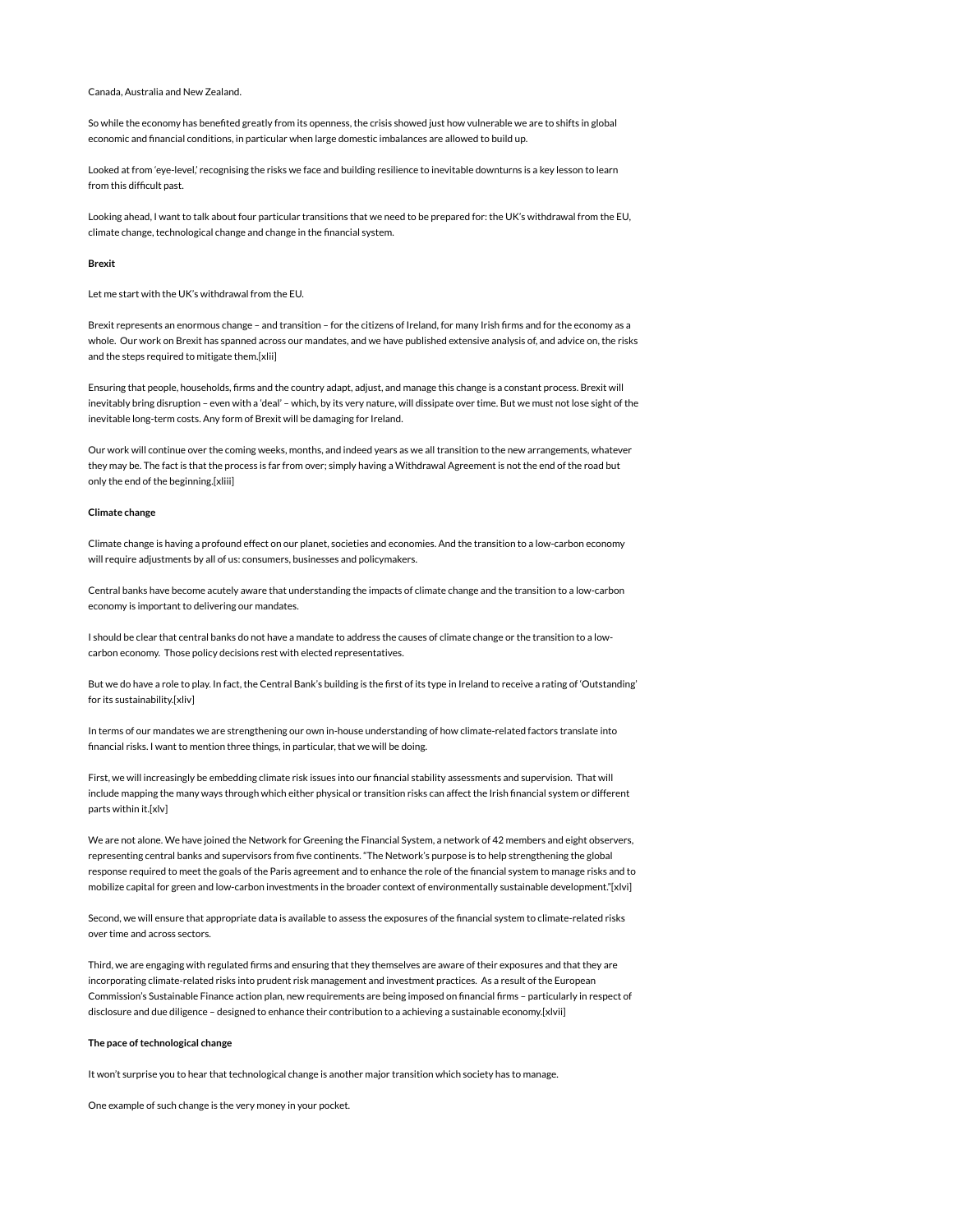From a central banking perspective, we are seeing a significant change – across the world – in how people interact with money. Less of us pay with cash. Instead we tap our cards, or our smart watch, and we transfer money to our friends using apps. The pace of technological change is significant but, having said that, cash usage remains high.[xlviii]

In Ireland cash accounts for over 70 per cent of point of sale transactions although this is on the decline.[xlix] The number of ATM terminals for example reduced from 3,630 in 2014 to 3,014 in 2018.[l] This decline is happening more rapidly in other countries. In the UK, for example, cash accounted for 34 per cent of all payments in 2017 while in Sweden cash accounts for less than 20 per cent of transactions.[Ii]<sup>,[Iii]</sup>

Having an adequate supply of cash in the economy remains part of an effective payments system and protects the best interests of consumers.[liii]

This will become more challenging over time as technology pushes us further away from cash.

New technologies are re-shaping the financial sector, and present challenges to banks – and people – alike.

Many questions remain around data, cyber risks, and the resilience of the payments system.

These are high on the agenda of central banks around the world.

But the pace of technological change is obviously wider than payments systems.

Technology is not only shaping the very way we engage and interact with each other, but it is also having a structural impact on our economies.

For example, artificial intelligence will have a profound impact on routine tasks, as well as relatively complex ones.

However only focusing on the displacement of jobs involved in such tasks risks missing the positive welfare outcomes from the greater productivity associated with technological gains. Technological improvements can boost income for workers who can increase their productivity by using machines and technology. The long-run historical evidence appears to support this view.[liv]

Financial institutions have little option but to adapt to these changes if they want to remain competitive. But they will also need to provide services to all their customers and ensure that technological change is inclusive.

Society has already started to adapt to these changes, if the take-up of new payment apps is anything to go by. Of course the important word here is 'started'. At the Central Bank, we have already established an Innovation Hub to provide a platform for us to listen to innovators in the FinTech sector.

In my view, the Central Bank has a role in helping the community understand and adapt to these changes. It is firmly within our mandate of ensuring a financial system that operates in the best interests of consumers and the wider economy as a whole.

#### The changing financial system

The fourth key transition is the changing nature of the financial system itself.

Since the crisis we have seen large growth in the financial sector outside the traditional banking system. Market-based finance plays an important role in economic activity but can be a source of risk.

The relative size of Ireland's market-based finance sector (to the domestic economy) is among the largest globally and it has a predominantly international focus. It is dominated by investment funds and money market funds, which account for around two thirds of total assets.

The figures are significant, reflecting Ireland's position as a global financial hub:

Ireland is the world's sixth largest jurisdiction for non-bank financial intermediation.[lv]

The size of the sector more than doubled from approximately €1.8 trillion at the end of 2009 to more than €4.4 trillion in the first quarter of 2019 (broadly consistent with international trends, although faster than the euro area).

We have the largest Exchange-Traded Funds sector in the euro area.

We have the largest securitisation vehicle sector in the euro area.

We host the second largest investment fund sector in the euro area.

A large proportion of the outstanding value of European Collateralised Loan Obligations (CLOs) are located in Ireland.[lvi]

Market-based finance provides a valuable alternative to bank financing for many businesses and households, supporting economic activity. But these activities may also give rise to financial vulnerabilities, which need to be understood, monitored and addressed.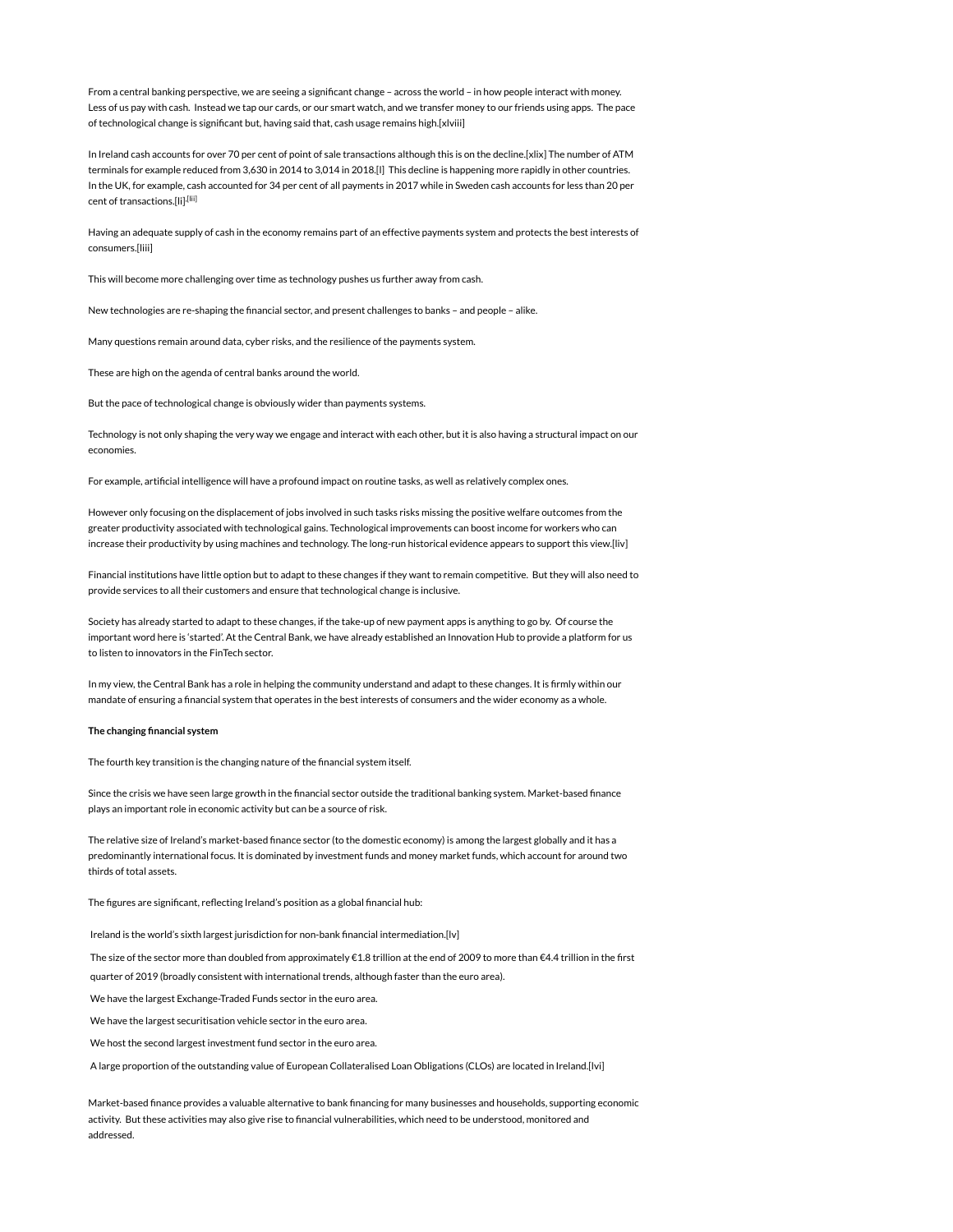We must ensure that we have a good handle on the risks – domestic, European, or global – that could emanate from non-bank financial intermediation.

For example, data from the Central Bank shows that resident investment funds hold the largest share of physical Irish commercial property assets among non-banks, at some €18 billion reflecting the links of the funds sector to the domestic economy.[lvii] Some of the funds that invest in Irish commercial real estate have increased their leverage, with a small number being highly leveraged. [lviii]

Moreover, yesterday, the Central Bank's Statistics team published interesting research on the characteristics of CLOs resident in Ireland. CLOs are structured finance vehicles which re-package the credit risk of underlying assets.[lix] Among other things, it shows that a very small proportion (around 2 per cent) of the loans these vehicles own were given to Irish firms so the direct 'real economy' role of CLOs for Irish firms is small.[lx]

The Central Bank does not prudentially regulate CLOs but that does not mean that they are without risk. CLOs may amplify the spread of risk throughout the financial system due to uncertainty over who is exposed to them.

The key point is that the resilience of market-based finance at the current scale – both in Ireland and internationally – remains untested in times of stress. I am particularly interested in understanding and assessing the risks in the non-bank sector as are many of my colleagues around the world.

Ireland is – and has to be – at the forefront of these policy discussions.

I will give a much wider assessment of both the macrofinancial environment and the resilience of the financial system when we publish our Financial Stability Review next month.

In summary, changes are taking place in our financial system. Given our international interconnectedness, building resilience through this transition is essential.

#### How do we meet these challenges?

So, how do we meet the challenges posed by these transitions?

For me it's about continuing to focus on the fundamentals, about managing the short term while planning for the medium term, ensuring our frameworks are fit-for-purpose and learning the lessons of the past while preparing for the future. It's also about being prepared to challenge ourselves.

First, we must continue to focus on fundamentals. Successful economies need stable and sustainable macroeconomic frameworks and sound monetary policy that delivers predictable prices. They also need stable and well-regulated financial systems and wellfunctioning markets. The Central Bank will continue to focus on its core mandates of price stability, a stable financial system and the protection of consumers.

Second, we need to focus on the medium term while managing the short term. Focussing excessively on short-term issues risks losing sight of both the fundamentals and our overarching objectives.

Third, regular reviews of frameworks are good practice and we need to ensure our frameworks are fit-for-purpose.

# Macroprudential policy

One such area where this applies is macroprudential policy.

One of the key lessons from the crisis was that focusing on monetary stability and the safety and soundness of individual institutions was not enough. A key missing plank of the macroeconomic framework were policies designed to strengthen the resilience of the system as a whole. Since the crisis, one of the main innovations has been the introduction of a macroprudential framework and toolkit.

Ireland has been at the forefront here. To promote financial stability, macroprudential policy aims to strengthen the resilience of the financial system so that it can withstand macroeconomic shocks, including adverse movements in credit and property prices.

Next year marks five years since the introduction of the mortgage measures – which are a permanent feature of the mortgage market. They have been key to enabling sustainable lending and are a core component of our macroprudential toolkit. The annual review of the measures allows us to challenge ourselves to ensure they are set in a way that ensures bank and borrower resilience is maintained and that we don't see a damaging credit-house price spiral emerging.

The framework is still evolving. Shortly, for example, we will move to complete the macroprudential framework for bank capital with the introduction of the Systemic Risk Buffer (SyRB).[lxi] This complements other macroprudential capital buffers, like the counter-cyclical capital buffer (CCyB) and buffers for systemically important institutions.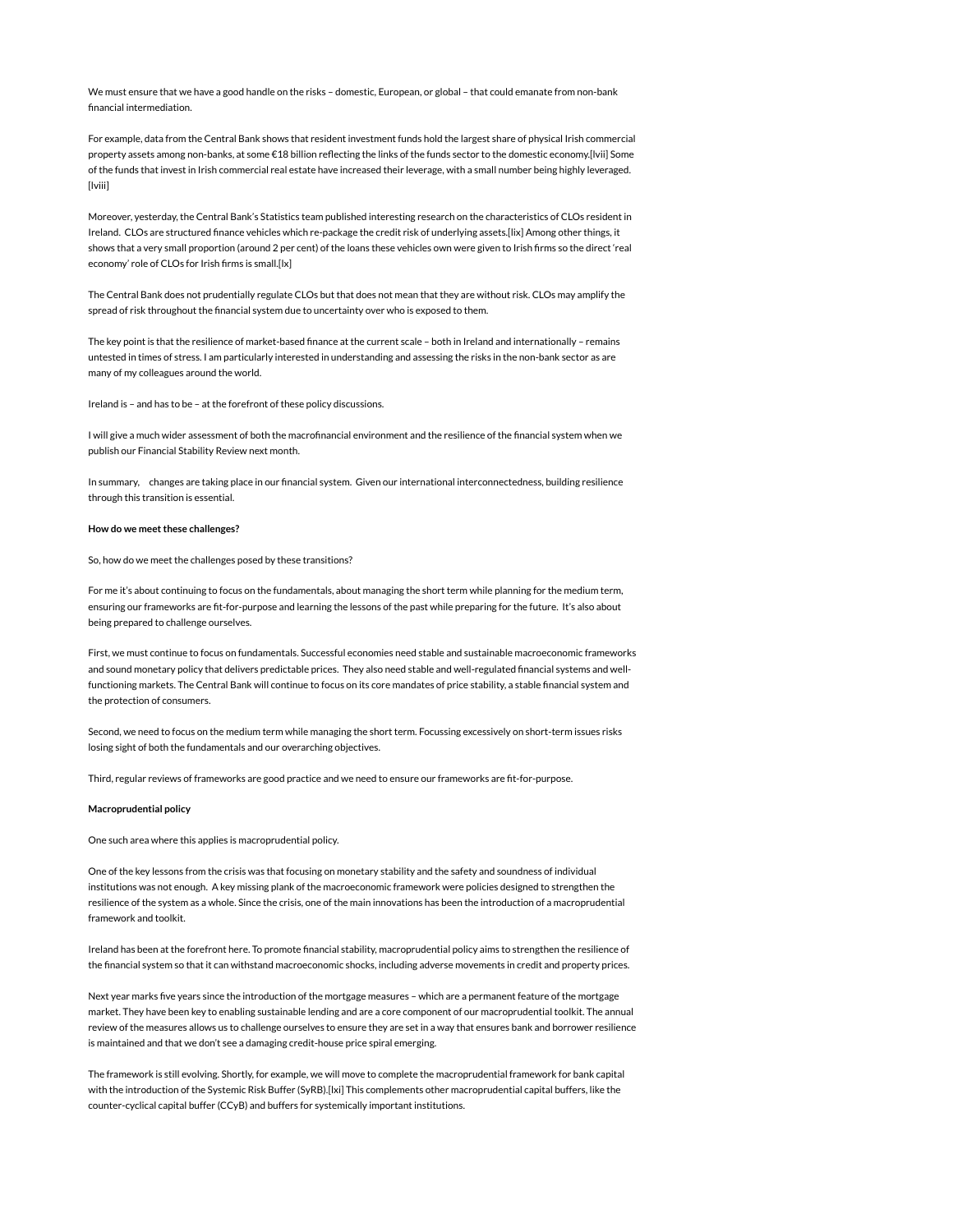Each of these buffers address a key source of systemic risk. For example, the risks posed to our small and highly interconnected economy requires the CCyB to provide resilience to negative developments in the global financial cycle and the SyRB to address structural risks, such as abrupt shifts in international trading arrangements.

The complementary nature of these buffers highlights the maturing of our framework. But it is important to take stock, learn lessons and continue to develop.

In particular it is important to consider how the suite of macroprudential buffers interact not only with each other but also with those of microprudential supervision – arriving at a consistent and holistic view of capital for the banking sector – and the other key macroprudential tools in operation. We must continue to look at whether the objectives and scope of our wider macroprudential framework remains appropriate to the current environment.

Moreover, given the growth in market-based finance in recent years, there is an increasing focus on understanding the financial stability risks posed by these developments. This is particularly important given the 'lower for longer' monetary policy environment we find ourselves in. It is important for our macroprudential framework to grow and widen to reflect these developments with policies to promote financial stability and to mitigate the impact of negative shocks on the real economy.

# Monetary Policy

I also endorse the calls for a formal review of our monetary policy strategy. It is now over a decade since the ECB last reviewed its strategy and a review will provide an opportunity to take on board the lessons of the financial crisis as well as our experience of a low-inflation environment.

Fourth, we must learn the lessons of the past and prepare ourselves for the challenges of the future. As Mark Twain apparently said, history may not repeat itself, but it often rhymes. Leverage, maturity and liquidity mismatches have, for example, been at the heart of many previous financial crises. For example, although we may find less of that in the banking sector now, similar mismatches could create vulnerabilities if they emerge in the non-bank sector.

Fifth, we must be ready to challenge familiar paradigms and theories, however uncomfortable this may be. I don't just mean with respect to how we think about economic policy, but our openness to different ways of thinking, even where we find it challenging. We saw in the financial crisis how "the simultaneous failures of Irish institutions resulted from "bandwagon effects both between institutions ("herding") and within them ("groupthink"), reinforced by a widespread international belief in the efficiency of financial markets.[lxii]

We must constantly challenge ourselves, our thinking and our beliefs. As Keynes wrote, "the difficulty lies, not in the new ideas, but in escaping from the old ones, which ramify, for those brought up as most of us have been, into every corner of our minds".[lxiii]

In the face of structural changes and big transitions, history may not be a good guide to the future. Information will inevitably be imperfect and can lead to inaction bias. But we have to remember that not taking action is a policy decision too.

# Conclusion

Economic transitions have been a feature of society throughout history. Building economic resilience is the most effective way to help societies manage them. Arguably a distinguishing feature of the transitions we are currently experiencing – and will experience in the future – is the pace of change. In my view, a further way to meet the challenge of fast-moving transitions is to develop a narrative that helps communities understand the changes happening around them. This isn't a task for central bankers alone and we all need to get better at developing narratives that societies understand.[lxiv]

Let me finish where I began.

Every year, the Central Bank hires a sizeable number of graduates, exceptional students interested in our work, motivated by public service.

They give me immense optimism about our capacity – as a country, as a global community – to tackle the challenges we face. They understand the value of working together, and they bring critical new thinking to complex issues.

They throw themselves into the tumult.

And that is the best way to deal with the challenges ahead of us.

Go raibh maith agat.

[i] I would like to thank all the colleagues in the Central Bank of Ireland who contributed to the preparation of my remarks.

[ii] Keane, J. 2008. Václav Havel: a political tragedy in six acts. Hachette UK, pp. 333.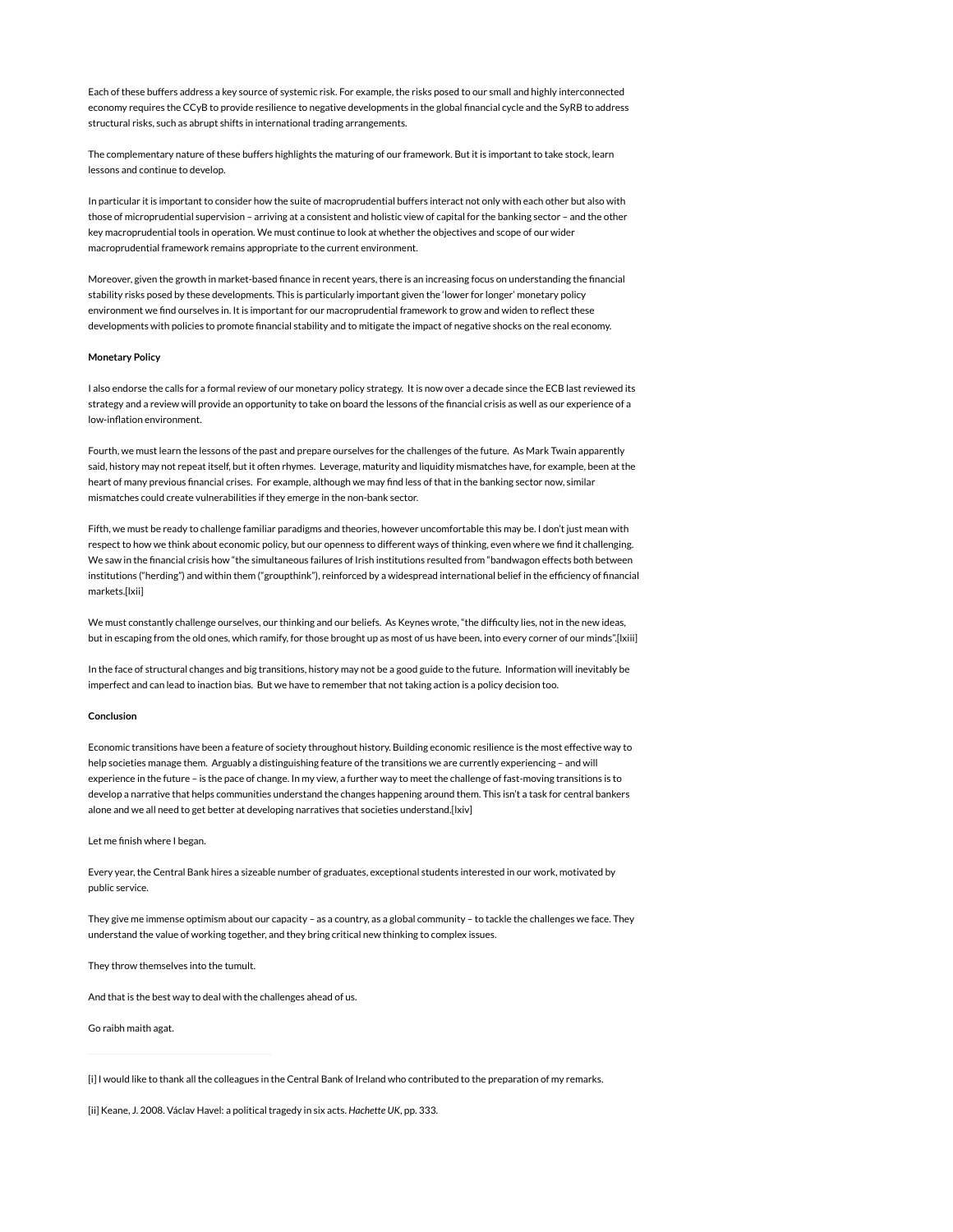[iii] See remarks from my colleague, Sharon Donnery, Risks and Resilience in Uncertain Times.

[iv] See Waterford County Museum, 'Waterford Geology and Prehistoric Dungarvan.'

[v] See Waterford County Museum, 'Early Waterford History.'

[vi] Brophy, A. J. 2004. Port of Waterford: Extracts from the Records of the Waterford Harbour Commissioners from their Establishment in 1816 to the Report of the Ports and Harbours Tribunal. Journal of the Waterford Archaeological and Historical Society, No. 60, pp 151-169. Available here.

[vii] See Waterford Medieval Museum, 'King Henry VIII's Cap of Maintenance.'

[viii] Lough, S.M., 1916. Trade and Industry in Ireland in the Sixteenth Century. Journal of Political Economy, 24(7), pp.713-730.

[ix] Ibid, pp. 718.

[x] Brophy, A. J. 2004. Port of Waterford: Extracts from the Records of the Waterford Harbour Commissioners from their Establishment in 1816 to the Report of the Ports and Harbours Tribunal. Journal of the Waterford Archaeological and Historical Society, No. 60, pp 151-169. Available here.

[xi] See remarks from my colleague, Sharon Donnery, Small Open Economies – Vulnerabilities in a Changing World.

[xii] Ibid.

[xiii] See Foreign Direct Investment in Ireland 2017, Central Statistics Office.

[xiv] Ibid.

[xv] Barry, F. and Van Egeraat, C., 2008. The decline of the computer hardware sector: how Ireland adjusted. Quarterly Economic Commentary, pp.38-57.

[xvi] See Corporation Tax 2018 Payments and 2017 Returns, Revenue Commissioners.

[xvii] Source: Eurostat.

[xviii] Caselli, F., Koren, M., Lisicky, M. and Tenreyro, S., 2019. Diversification through trade. The Quarterly Journal of Economics.

[xix] The 'shifts and shocks' refers to a book by Martin Wolf. See Wolf, M., 2014. The shifts and the shocks: What we've learned- and have still to learn--from the financial crisis. Penguin. Eurostat.<br>F., Koren, M., Lisicky, M. an<br>fts and shocks' refers to a b<br>to learn--from the financia<br>World Economic Outlook,

[xx] See IMF World Economic Outlook, October 2019.

[xxi] Ibid.

[xxii] Ibid.

[xxiii] Ibid.

[xxiv] See The definition of price stability, European Central Bank, for further details.

[xxv] See European Central Bank Macroeconomic Projections, June 2019.

[xxvi] See European Central Bank Press Conference, September 2019.

[xxvii] See Central Bank of Ireland Quarterly Bulletin No.4 2019 for further discussion.

[xxviii] Source: Eurostat, Labour Force Survey.

[xxix] See Central Bank of Ireland Quarterly Financial Accounts.

[xxx] See Central Bank of Ireland Household Credit Market Report 2019. The debt-to-income (DTI) ratio declined from 128.8 per cent in Q1 2018 to 119.8 per cent in Q1 2019, the lowest level since 2003.

[xxxi] See Central Bank of Ireland Financial Stability Review 2019:1. Debts owed by small and medium-sized enterprises (SMEs) to Irish banks have fallen by more than a third during the last five years. Instead of borrowing, many Irish SMEs use retained earnings to fund spending and investment

[xxxii] See Conefrey, T., Hickey, R. and Walsh, G., 2019. Debt and Uncertainty: Managing Risks to the Public Finances. Central Bank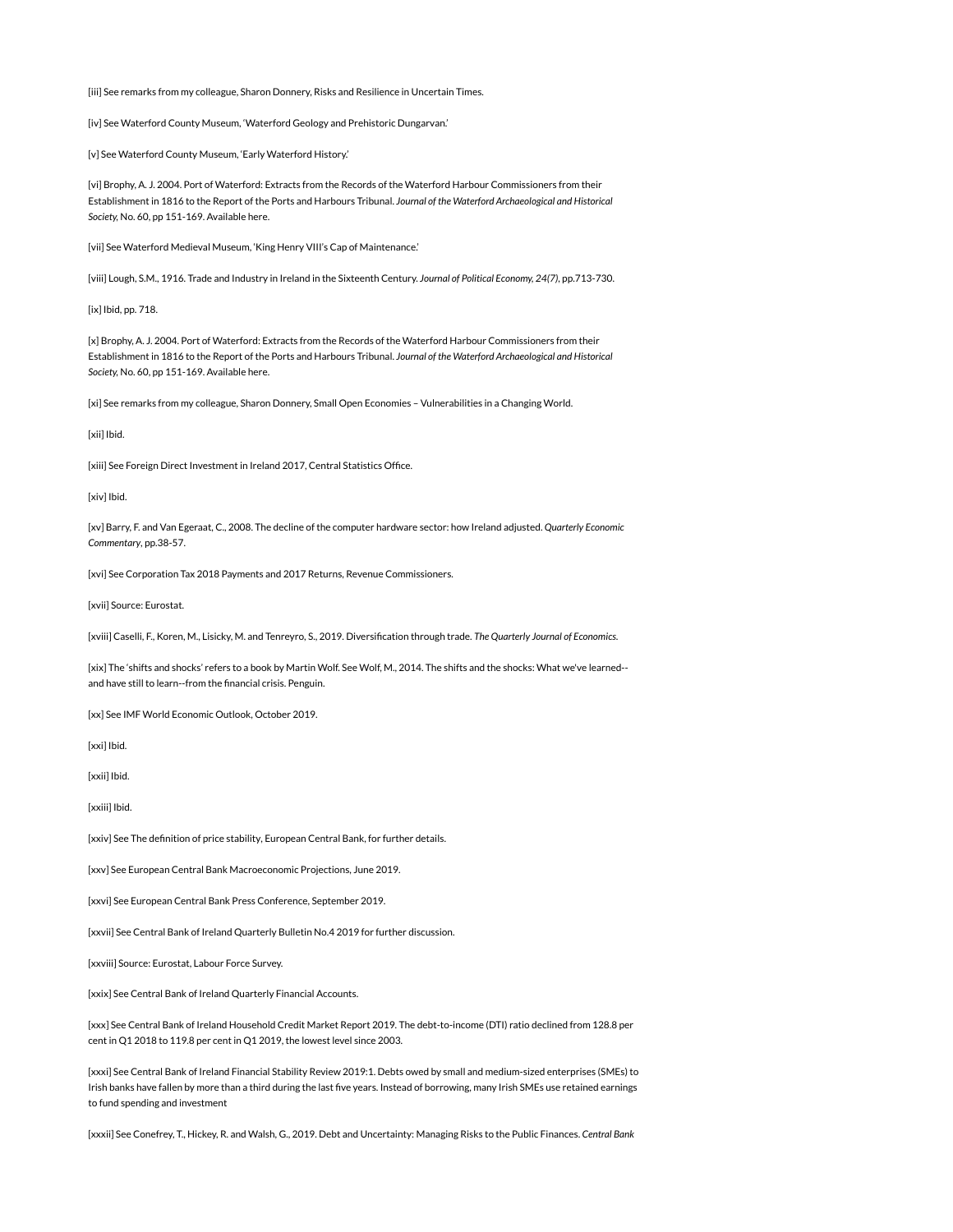of Ireland Economic Letter, Vol. 2019, No. 11.

[xxxiii] See Central Bank of Ireland Financial Stability Review 2019:1.

[xxxiv]The number of mortgage accounts for principal dwelling houses (PDHs) in arrears over 90 days was broadly unchanged in Q2 2019 with a minor decline of 340 accounts. This marks the twenty-third consecutive quarter of a fall in the number of accounts in this category. See Central Bank Residential Mortgage Arrears & Repossessions Statistics: Q2 2019

[xxxv] Brophy, A. J. 2004. Port of Waterford: Extracts from the Records of the Waterford Harbour Commissioners from their Establishment in 1816 to the Report of the Ports and Harbours Tribunal. Journal of the Waterford Archaeological and Historical Society, No. 60, pp 151-169. Available here.

[xxxvi] See the Irish Banking Culture Board website for further details.

[xxxvii] Chambers, A. 2014. T.K. Whitaker: Portrait of a Patriot. Random House.

[xxxviii] See remarks from my colleague, Sharon Donnery, The departure of the UK from the EU – implications for the Irish economy and financial system, for further details.

[xxxix] See Honohan, P., 2018. Three Quarter-Centuries of Central Banking in Ireland. Central Bank of Ireland Economic Letter, Vol. 2018, No. 3.

[xl] Source: CSO Labour Force Series

[xli] Source: CSO Population and Migration Estimates

[xlii] See Central Bank of Ireland Brexit Task Force Reports for greater detail.

[xliii] See Central Bank of Ireland Quarterly Bulletin No.4 2019 for further discussion.

[xliv] The Building Research Establishment Environmental Assessment Method (BREEAM) is an international independent benchmark to measure and verify the sustainability credentials of a building. The Bank operates an energy management system at each of its sites, to the ISO 50001 international energy performance standard.

[xlv] See Lane, P. R., 2019. Climate Change and the Irish Financial System. Central Bank of Ireland Economic Letter, Vol. 2019, No. 1.

[xlvi] See Network for Greening the Financial System for further details.

[xlvii] See European Commission Action Plan: Financing Sustainable Growth, 2018.

[xlviii] See IMF Policy Paper, Fintech: The Experience So Far, for further details on the pace of innovation in the financial sector.

[xlix] See The European Consumer Organisation, Cash versus Cashless: Consumers need a right to use cash.

[l] Source: ECB Statistical Data Warehouse Payment Statistics.<br>[li] See UK Payments Market Report.

[Ii] See UK Payments Market Report.

[lii] See The European Consumer Organisation, Cash versus Cashless: Consumers need a right to use cash.

[liii] See Central Bank of Ireland Banknotes and Coins for further information.

[liv] See European Commission Flagship Report Artificial Intelligence: A European Perspective, 2018.

[Iv] See Financial Stability Board Global Monitoring Report on Non-Bank Financial Intermediation 2018. [

[lvi] Based on the Financial Stability Board definition. As at the first quarter of 2019, the total assets outstanding of CLO vehicles domiciled in Ireland stood at €78bn, up more than €8bn since end-2018.

[lvii] See Coates, D., Daly, P., Keenan, E., Kennedy, G. and McCarthy, B. 2019. Who invests in the Irish commercial real estate market?: An overview of non-bank institutional ownership of Irish CRE. Central Bank of Ireland Economic Letter, Vol. 2019, No. 6.

[lviii] Ibid.

[lix] Corporate loans are issued to (often) highly-leveraged firms, prior to being bundled together by the issuing lender(s) and divided into investment tranches which are rated and sold separately.

[lx] See McCarthy, B., Elbay, T., Daly, P. and Cima, S. 2019. The Who's Who of Irish Collateralised Loan Obligations. Central Bank of